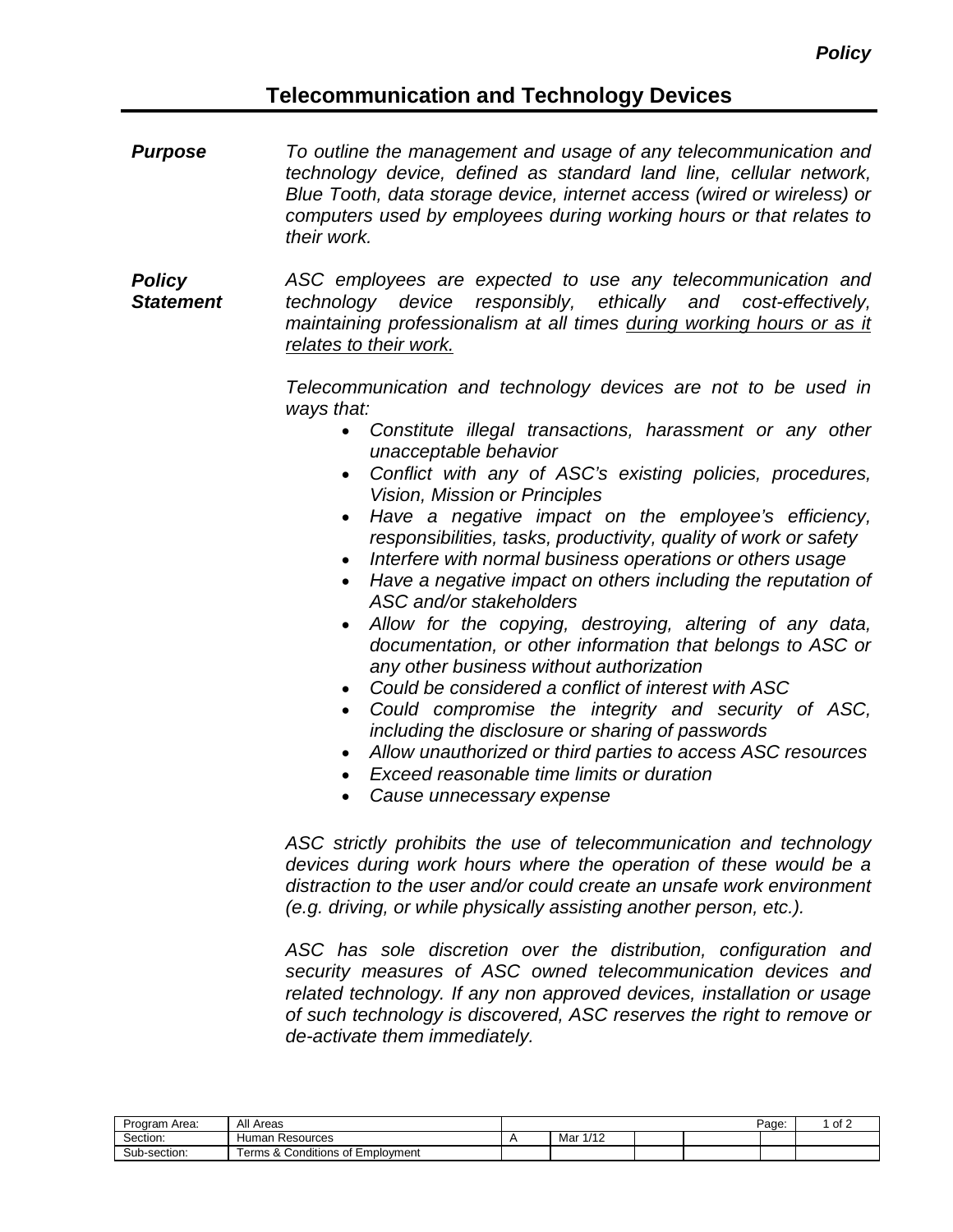*Whenever an ASC owned telecommunication and technology device is damaged, lost or stolen, it must be reported immediately to Administration. (Refer to Breach of Security Policy).*

*Prior to the last day of employment, employees must return any and all telecommunication and technology devices and related material/equipment that belongs to ASC. In the event the device is password protected, the employee will be required to provide the correct user name and password for the device.* 

*In circumstances where employees use a personal telecommunication or technology device for work purposes, any re-imbursement for costs must be pre-approved by the Executive Director/Services Director.*

*For privacy reasons, ASC employees must not take photographs or videos on any telecommunication or technology device without first obtaining written consent and must follow all relevant related policies which may include but not be limited to: Confidentiality, Consents, Code of Ethics.*

*Storage of information related to ASC employees, clients or operations is strictly prohibited on employee personal telecommunication and technology devices. Information stored on ASC issued telecommunication and technology device hard drives must be password protected. (See also documentation policies/procedures specific to applicable service areas and employee files, accessibility and storage).*

*The abuse of any telecommunication and technology device, related to work or used during working hours, will be subject to disciplinary actions, up to and including termination of employment.*

*ASC does not accept responsibility for any loss or damage suffered by employees as a result of employees using ASC's internet connection for personal use. Furthermore, ASC does not accept responsibility for any loss or damage to personal telecommunication and technology devices used for business purposes. ASC is not responsible for the accuracy of information found on the internet. Users are responsible for any material that they access, download or share through the internet.*

| Program Area: | All Areas                                     |                       |  | Page: | 2 of 2 |
|---------------|-----------------------------------------------|-----------------------|--|-------|--------|
| Section:      | Human Resources                               | Mar<br>1/40<br>17 I Z |  |       |        |
| Sub-section:  | .ತ & Conditions of F<br>Employment<br>⊺erms & |                       |  |       |        |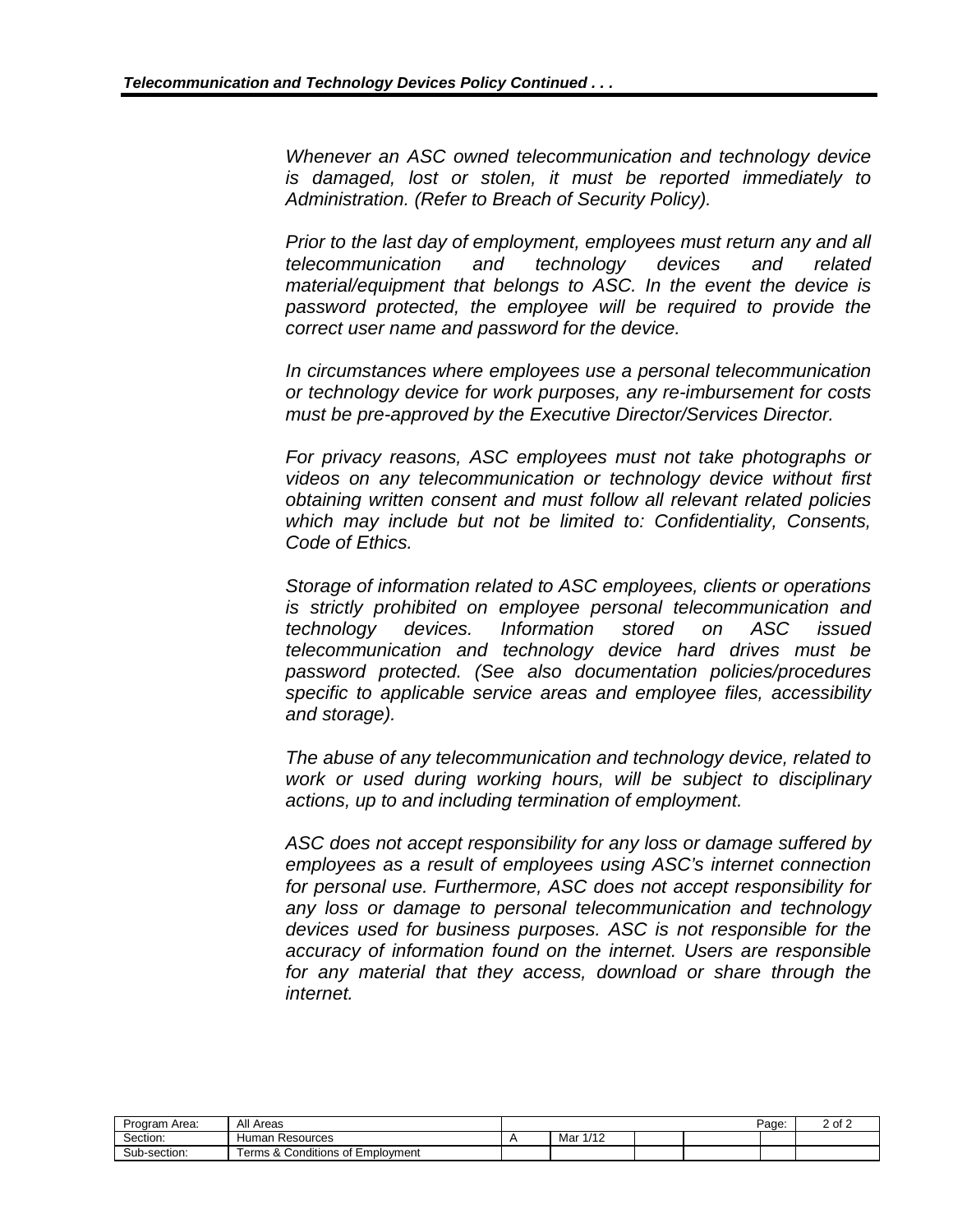## ASC Owned Telecommunication and Technology Devices

- 1. Eligibility for ASC owned telecommunication and technology devices are determined based on required usage, and are approved by the Executive Director/Services Director.
- 2. Arrangement for distribution of these devices is done through the administration designate.
- 3. All employees that receive an ASC owned telecommunication and technology device are required to sign an agreement and abide by the terms outlined in the agreement.
- 4. As per the agreement, all ASC owned telecommunication and technology devices are to be returned prior to an employee leaving their employment with ASC.

## Long Distance Calls and Other Charges Related To Personal Use of Telecommunication and Technology Devices

- 1. All personal and long distance calls that are not ASC related must not be charged to ASC telephone bills.
- 2. Where required, long distance calls related to ASC business will be recorded on a phone log form stating the date, the person calling, phone number and nature of the call.
- 3. To reduce unnecessary costs, the Government of Alberta Rite Line at (403) 310– 0000 is to be used when calling government departments.
- 4. In circumstances where ASC receives a charge that is related to employees' personal use of a telecommunication or technology device, the employee will be required to reimburse ASC for these costs. Furthermore, the employee is expected to remedy the situation immediately. Failure to do so could result in corrective actions.

# General Internet Usage, E-Mail, Social Networking Sites and Blogs

The use of the internet, e-mail, social networking sites, e.g. Facebook, My Space, Friendster, etc. and personal Blogs/Twitter for work purposes or during work hours are subject to the same limitations and acceptable use regulations as for any telecommunication and technology use.

| Program Area: | All Areas                                                      |                           |  | Page: | of 2 |
|---------------|----------------------------------------------------------------|---------------------------|--|-------|------|
| Section:      | Resources<br>Human                                             | $1 - 110$<br>Feb<br>15/12 |  |       |      |
| Sub-section:  | $\cdots$<br>$\Omega$<br>Conditions<br>erms &<br>⊧of Emplovment |                           |  |       |      |